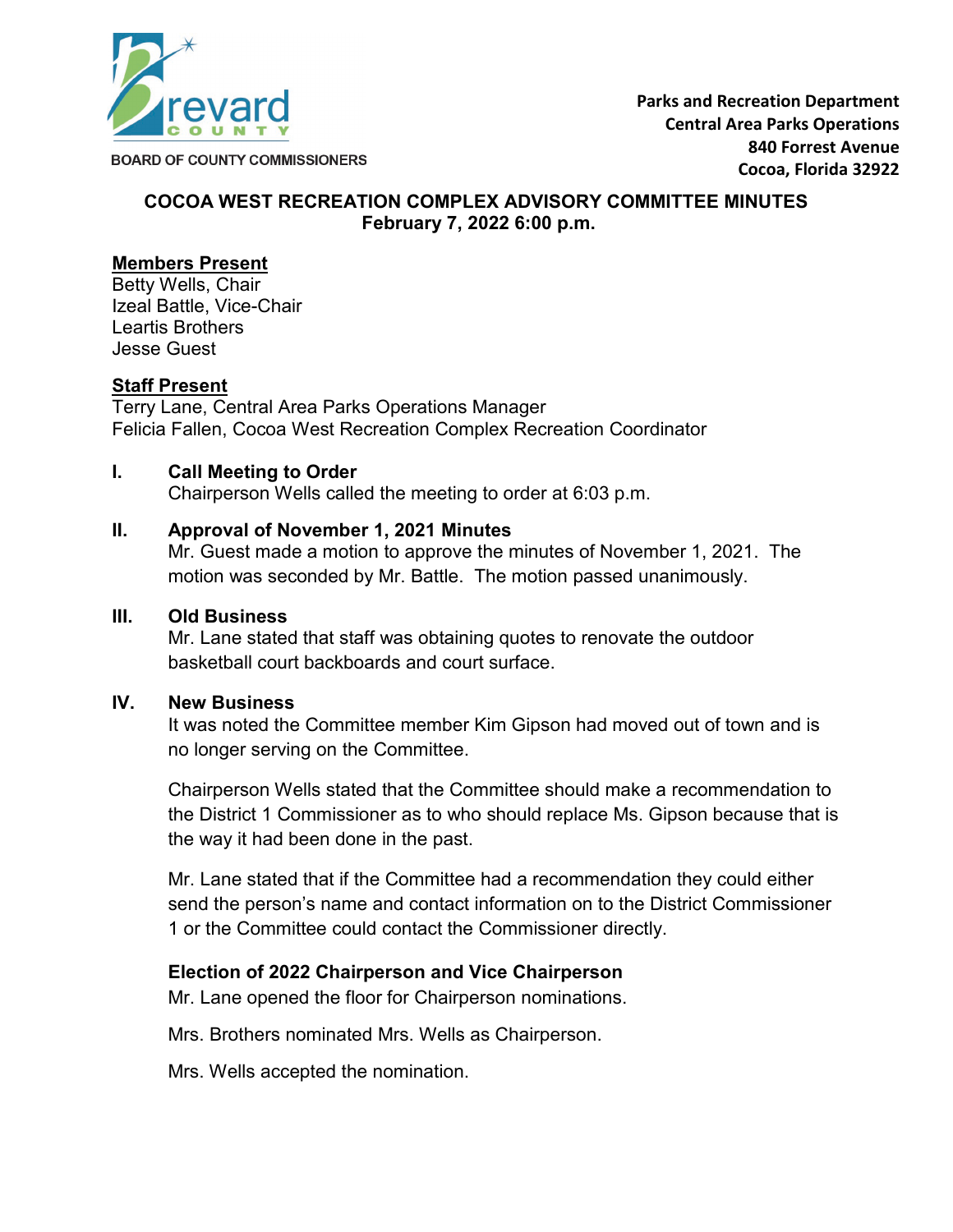# **A vote was taken and Mrs. Wells was elected as the 2022 Chairperson unanimously.**

Chairperson Wells opened the floor for nominations for Vice-Chairperson.

Chairperson Wells nominated Mr. Battle.

Mr. Battle accepted the nomination.

# **A vote was taken and Mr. Battle was elected as the 2022 Vice-Chairperson unanimously.**

# **V. Report from Recreation Staff**

# **Special Events**

Mrs. Fallen informed the Committee that Wednesday, February 9<sup>th</sup> Cocoa West Recreation Complex would be hosting "A Taste of Soul" for the Senior's at Lunch program in honor of Black History Month. She further stated that if a senior chose they could take the meal home and have the meal for dinner.

# **Program Reports**

Mrs. Fallen stated registration started today for the youth basketball league, grades 1 through 8, and that the league will start February  $26<sup>th</sup>$ . She further stated that the games would be on Saturdays between 9:00 a.m. and 4:00 p.m.

Chairperson Wells suggested that Mrs. Fallen reach out to the area churches to get participants.

Mrs. Fallen asked the Committee if knew of anyone that would like to volunteer as coach or get paid as a referee have them contact Tyree McGhee, who is the Recreation Leader running the basketball league.

Mrs. Fallen stated that the line dancing class was being held on Tuesdays and Thursdays from 6:00 p.m. to 8:00 p.m., and that they generally had between 10 to 15 participants.

Mrs. Fallen stated that Spring Break Camp would start March 14<sup>th</sup> and run through March  $18<sup>th</sup>$  from 7:00 a.m. to 6:00 p.m.

### **Attendance**

Mrs. Fallen informed the Committee that the Thanksgiving Dinner Drive-Through had 330 participants.

Mrs. Fallen stated that the Children's Holiday Party had 30 participants.

Mrs. Fallen stated that attendance at the community center has increased.